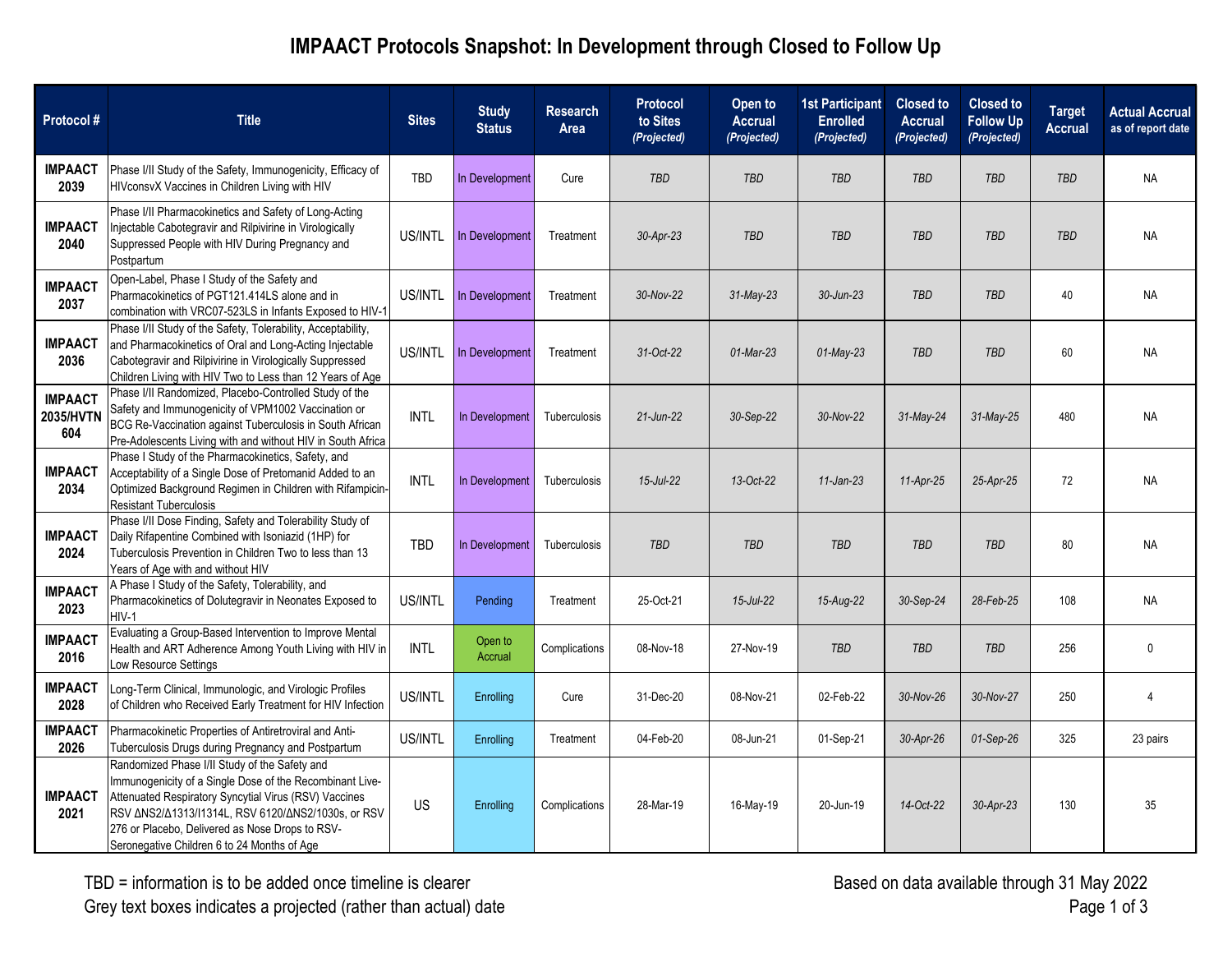## **IMPAACT Protocols Snapshot: In Development through Closed to Follow Up**

| Protocol#                          | <b>Title</b>                                                                                                                                                                                                                                                                                             | <b>Sites</b> | <b>Study</b><br><b>Status</b>  | <b>Research</b><br>Area | <b>Protocol</b><br>to Sites<br>(Projected) | Open to<br><b>Accrual</b><br>(Projected) | <b>1st Participant</b><br><b>Enrolled</b><br>(Projected) | <b>Closed to</b><br><b>Accrual</b><br>(Projected) | <b>Closed to</b><br><b>Follow Up</b><br>(Projected) | <b>Target</b><br>Accrual             | <b>Actual Accrual</b><br>as of report date |
|------------------------------------|----------------------------------------------------------------------------------------------------------------------------------------------------------------------------------------------------------------------------------------------------------------------------------------------------------|--------------|--------------------------------|-------------------------|--------------------------------------------|------------------------------------------|----------------------------------------------------------|---------------------------------------------------|-----------------------------------------------------|--------------------------------------|--------------------------------------------|
| <b>IMPAACT</b><br>2003b/<br>A5300b | Protecting Households On Exposure to Newly Diagnosed<br>Index Multidrug-Resistant TB Patients (PHOENIx MDR-TB)                                                                                                                                                                                           | <b>INTL</b>  | Enrolling                      | Tuberculosis            | 2-Oct-18<br>(V2)                           | 03-Jun-19                                | 13-Jun-19                                                | 20-Sep-24                                         | 30-Jun-26                                           | 3452<br>(household);<br>1726 (index) | 1,227 (household);<br>705 (index)          |
| <b>IMPAACT</b><br>2017             | Phase I/II Study of Safety, Acceptability, Tolerability, and<br>Pharmacokinetics of Oral and Long-Acting Injectable<br>Cabotegravir and Long-Acting Injectable Rilpivirine in<br>Virologically Suppressed HIV-Infected Children and<br>Adolescents: MOCHA (More Options for Children and<br>Adolescents) | US/INTL      | Enrolling                      | Treatment               | 16-Mar-18                                  | 19-Mar-19                                | 03-Apr-19                                                | 31-Dec-22                                         | 31-Oct-25                                           | 155                                  | 65                                         |
| <b>IMPAACT</b><br>2009             | Pharmacokinetics, Feasibility, Acceptability, & Safety of<br>Oral Pre-Exposure Prophylaxis for Primary HIV Prevention<br>during Pregnancy & Postpartum in Adolescents & Young<br>Women & their Infants                                                                                                   | <b>INTL</b>  | Enrolling                      | Prevention              | 02-Nov-17                                  | 09-Jul-18                                | 04-Mar-19                                                | 30-Nov-22                                         | 30-Nov-23                                           | 390                                  | 86 pairs                                   |
| <b>IMPAACT</b><br>2005             | A Phase I/II Open-label, Single-Arm Study to Evaluate the<br>PK, Safety, & Tolerability of Delamanid in Combination with<br>OBR for MDR-TB in Children with MDR-TB with and without<br>HIV                                                                                                               | <b>INTL</b>  | Enrolling                      | Tuberculosis            | 21-Mar-17                                  | 30-Jan-18                                | 18-Feb-19                                                | 30-Jun-25                                         | 03-May-27                                           | 48                                   | 4                                          |
| P1108                              | Phase I/II, Open-Label, Single Arm Study to Evaluate the<br>PK, Safety & Tolerability of Bedaquiline in Combination with<br>Optimized Individualized MDR-TB Therapy in HIV-Infected<br>& HIV-Uninfected Infants, Children & Adolescents with MDR-<br>TB Disease                                          | <b>INTL</b>  | Enrolling                      | Tuberculosis            | 09-Mar-16                                  | 18-Aug-17                                | 21-Sep-17                                                | 30-Apr-23                                         | 30-Apr-25                                           | 72                                   | 43                                         |
| P1115                              | Very Early Intensive Treatment of HIV-Infected Infants to<br>Achieve HIV Remission: A Phase I/II Proof of Concept<br>Study                                                                                                                                                                               | US/INTL      | Enrolling                      | Cure                    | 20-Mar-14                                  | 24-Jun-14                                | 23-Jan-15                                                | 31-Dec-23                                         | 30-Dec-32                                           | 905 pairs                            | 696 pairs                                  |
| <b>IMPAACT</b><br>2019             | Phase I/II Study of the Pharmacokinetics, Safety, and<br>Tolerability of Abacavir/Dolutegravir/Lamivudine Dispersible<br>and Immediate Release Tablets in HIV-1-Infected Children<br>Less than 12 Years of Age                                                                                           | US/INTL      | <b>Closed</b><br>to Accrual    | Treatment               | 08-Oct-18                                  | 20-Jul-20                                | 09-Sep-20                                                | 28-Jun-21                                         | $31$ -May-22                                        | 75                                   | 57                                         |
| P1107                              | Cord Blood Transplantation with CCR5∆32 Donor Cells in<br>HIV-1 Infected Subjects who Require Bone Marrow<br>Transplantation for any Indication and Its Observed Effects<br>on HIV-1 Persistence                                                                                                         | <b>US</b>    | <b>Closed</b><br>to Accrual    | Cure                    | 08-Aug-13                                  | 04-Mar-14                                | 05-Feb-15                                                | 12-Oct-20                                         | 30-Nov-22                                           | 25                                   | $\overline{2}$                             |
| P1093                              | Phase I/II, Multi-Center, Open-Label Pharmacokinetic,<br>Safety, Tolerability and Antiviral Activity of Dolutegravir, a<br>Novel Integrase Inhibitor, in Combination Regimens in HIV-<br>1 Infected Infants, Children and Adolescents                                                                    | US/INTL      | <b>Closed</b><br>to Accrual    | Treatment               | 21-Dec-10                                  | 14-Mar-11                                | 20-Apr-11                                                | 19-Feb-20                                         | 19-Feb-24                                           | 300                                  | 181                                        |
| <b>IMPAACT</b><br>2014             | Phase I/II Study of the Pharmacokinetics, Safety, and<br>Tolerability of Doravirine (MK-1439) and<br>Doravirine/Lamivudine/Tenofovir Disoproxil Fumarate<br>(MK-1439A) in HIV-1 infected Children and Adolescents                                                                                        | US/INTL      | <b>Closed</b><br>to Follow-up* | Treatment               | 19-Oct-17                                  | 21-Mar-18                                | 02-Jul-18                                                | 26-Feb-20                                         | 25-May-22                                           | 65                                   | 55                                         |
| <b>IMPAACT</b><br>2032             | Pharmacokinetics and Safety of Remdesivir for Treatment<br>of COVID-19 in Pregnant and Non-Pregnant Women in the<br>United States                                                                                                                                                                        | US           | <b>Closed</b><br>to Follow-up* | COVID-19                | 03-Aug-20                                  | 12-Feb-21                                | 31-Mar-21                                                | 29-Dec-21                                         | 13-Apr-22                                           | 56                                   | 54                                         |

TBD = information is to be added once timeline is clearer Grey text boxes indicates a projected (rather than actual) date Based on data available through 31 May 2022